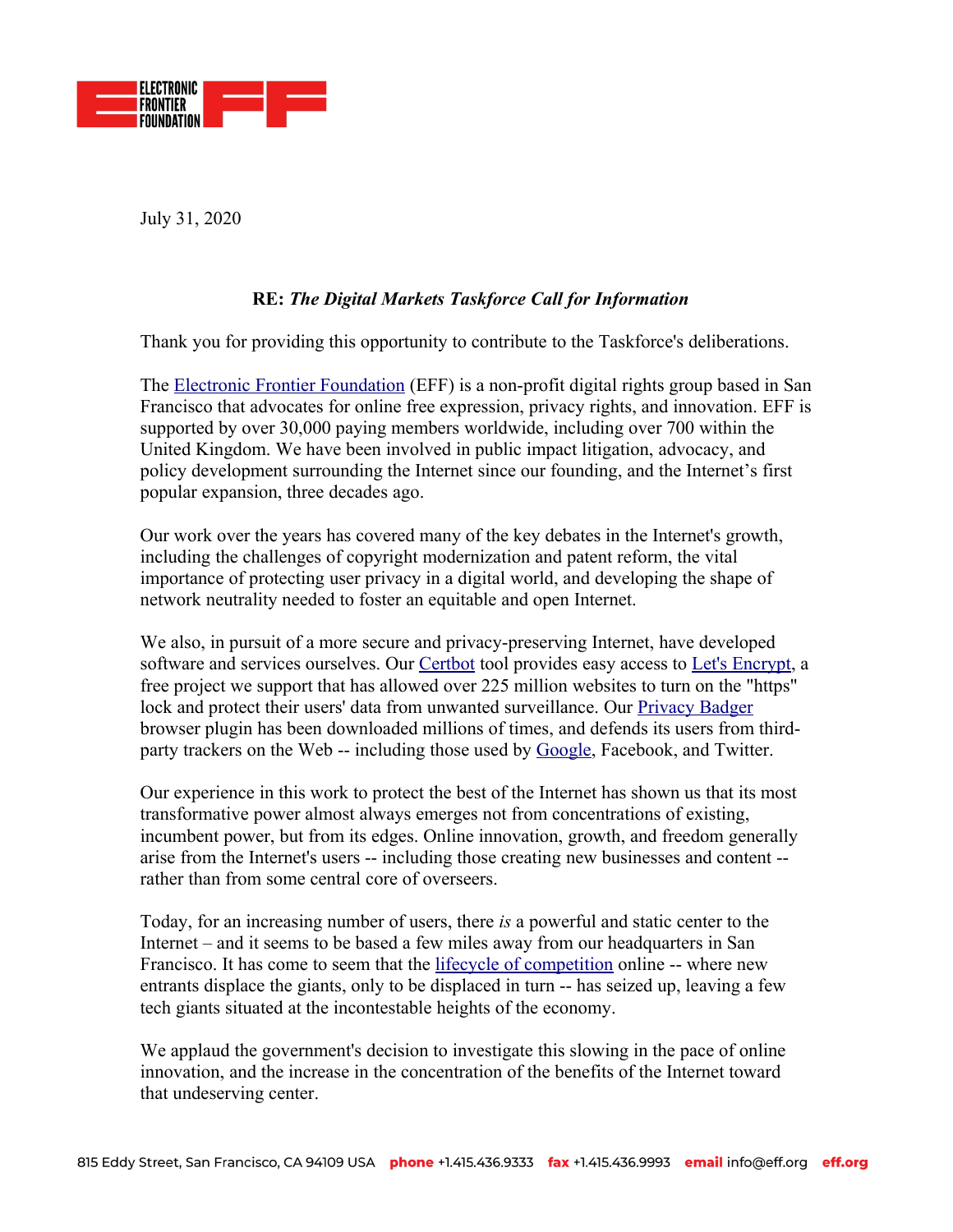*EFF Submission to the Call for Information, UK Digital Markets Taskforce July 31, 2020* Page 2 of 10

Our own research has supported in broad strokes the conclusions of the previous inputs into the Taskforce's work: that the best solutions to this problem cannot restrict themselves to [a traditional analysis of monopoly power and harms](https://www.eff.org/deeplinks/2019/02/antitrust-enforcement-needs-evolve-21st-century), but should take a view that extends across multiple markets, and includes non-price costs (including privacy harms), and the effective sabotage of more innovative competitors and business models through mergers, legal threats, and outdated primary legislation. We also agree with the general basket of remedies proposed by the Furman Report, including encouraging [interoperability, data portability](https://www.eff.org/deeplinks/2020/07/legislative-path-interoperable-internet) and close scrutiny of potential mergers and acquisitions, especially when large companies seek to buy up small, disruptive start-ups that could challenge their technological dominance.

#### **Scope of a new approach**

**1. What are the appropriate criteria to use when assessing whether a firm has Strategic Market Status (SMS) and why? In particular:**

- **The Furman Review refers to 'significant market power,' 'strategic bottleneck', 'gateway', 'relative market power' and 'economic dependence':**
	- **How should these terms be interpreted?**
	- **How do they relate to each other?**
	- **What role, if any, should each concept play in the SMS criteria?**
- **Which, if any, existing or proposed legal and regulatory regimes, such as the significant market power regime in telecoms, could be used as a starting**
- **point for these criteria?**
- **What evidence could be used when assessing whether the criteria have been met?**

We will refrain from a detailed analysis of the Furman phraseology; however, we would suggest that one way to consider all of these terms, particularly if the government seeks to pursue the recommendation of specific "codes of conduct", is under a general consideration of *user rights.*

"User," in this case, is a deliberately broad term, and does not just apply to the direct customer of SMS firms. One of the oddities of the markets that the Taskforce must consider is that services are "used" by several different cohorts: those paying for services; those who are apparently using the services for free but who will have their behaviour tracked or deduced for later commercial use by the firm; and potential competitors, who often act as a user, or on behalf of a user, who wishes to interoperate with the incumbent.

One reliable source of innovation in the digital world consists of users who interact with online services in ways that the original service provider could never imagine. When this innovation matches the intent or business model of the original firm, the firm is able to reap the benefits. Twitter, for instance, has adopted such user-generated innovations as the hashtag and the " $\hat{a}$ " reply into its subsequent redesigns, to the point where it is hard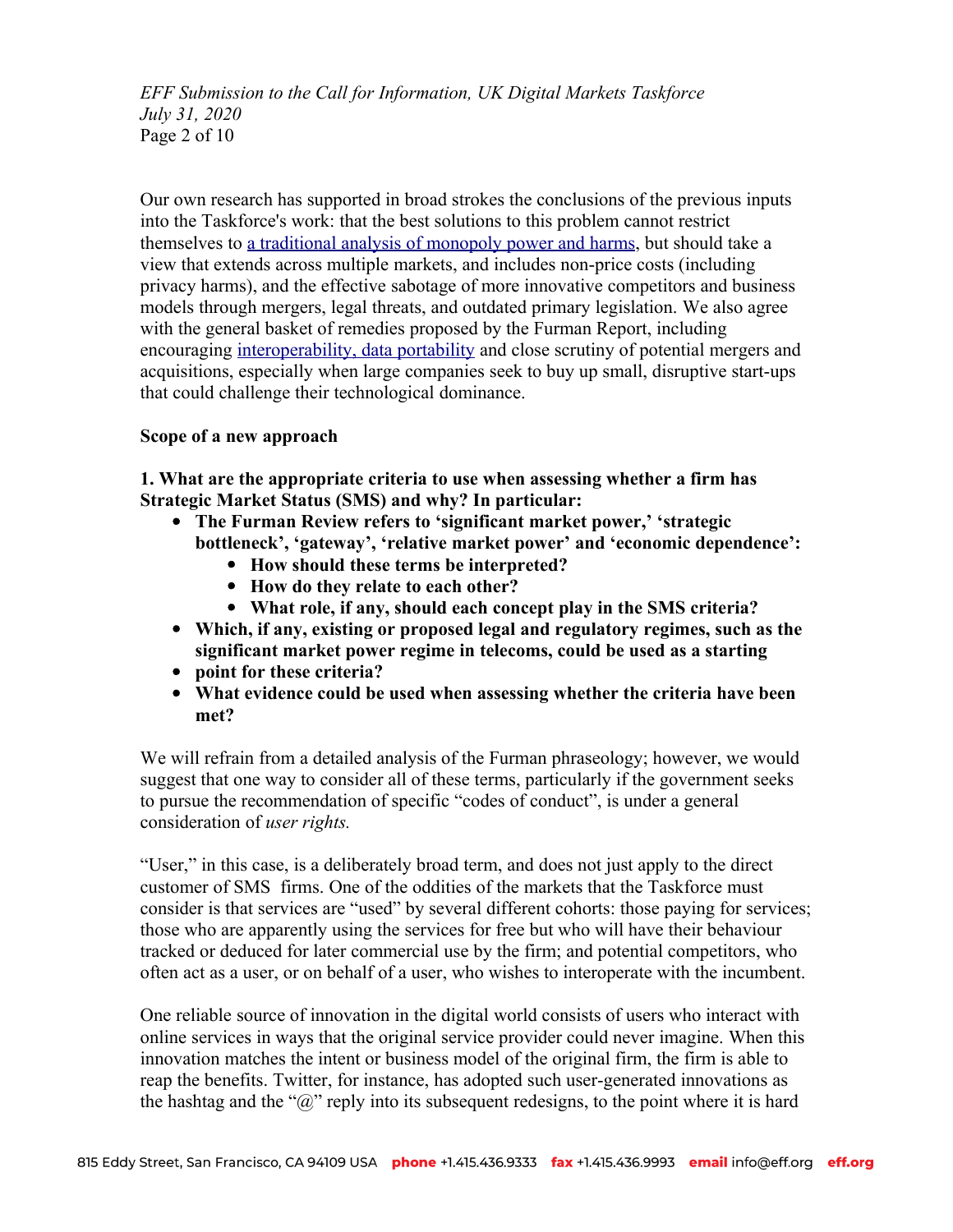*EFF Submission to the Call for Information, UK Digital Markets Taskforce July 31, 2020* Page 3 of 10

to imagine a service without them. The network effects and addictive quality of all the large platforms are fueled almost entirely not by content created by the firm itself, but by that produced by the aggregated interactions of its users.

New innovators and challengers to incumbents frequently arise when they are able to grow and benefit from these earlier services, before independently setting out on their own. Early Web browsers did not have many Web sites to visit, but were also able to access ["Gopherspace"](https://www.eff.org/deeplinks/2020/02/gopher-when-adversarial-interoperability-burrowed-under-gatekeepers-fortresses), a previous network of information resources. (Gopherspace itself was built from sources scavenged by its developers from even earlier digital sources). Google built its search engine by spidering the early Web, bootstrapping off this by-then independently rich source of data. Google Mail benefitted from the open protocols and networks of e-mail; Google was able to create its Google Contacts service in part from Gmail users' collections of email addresses. Facebook accelerated the creation of its globe-spanning social graph by allowing users to easily import their [Google contact lists](https://techcrunch.com/2010/11/04/facebook-google-contacts/) – or it did, until Google sought to block them.

We make this point, because while it is tempting to cast pro-competition principles purely in terms of intra-company economics, or protecting fledgling firms from existing tech giants, those fledgling firms have to start somewhere. In practice, their creators often begin as users of incumbent services.

One way to measure significant market power, strategic bottleneck, and economic dependence, then, is to see how much a market actor can control or block its own users' behaviour before they rebel. Antitrust scholar [Dina Srinivasan](https://www.nytimes.com/2019/05/28/opinion/privacy-antitrust-facebook.html) has mapped Facebook's decreasing care for its users' privacy to its growing market power, and argued in the U.S. context that this points to a compelling [antitrust case against the company](https://papers.ssrn.com/sol3/papers.cfm?abstract_id=3247362). Similarly, Google's founders warned in their [seminal paper](http://infolab.stanford.edu/~backrub/google.html) of the dangers of distorting search result ranking with advertising; as their market dominance in the search and advertising markets has increased, they have progressively blurred the line between organic search results, [advertising](https://searchengineland.com/search-ad-labeling-history-google-bing-254332), and [Google's own products.](https://themarkup.org/google-the-giant/2020/07/28/google-search-results-prioritize-google-products-over-competitors)

Users' willingness to tolerate incumbent behavior that is clearly intended to frustrate their own intents – whether it is to move their data elsewhere, re-use it for purposes unsanctioned by the incumbent, or simply differentiate between a real search result and paid sales pitch – is a strong indicator of what we believe is "strategic market dominance". Competitors to incumbents frequently originate as users of that service – or acting as an agent who is more aligned with the incumbents' users' preferences than the incumbent is prepared to be.

We believe that by examining what is permitted and what is forbidden, and by casting their Code of Conduct in a framing that protects the users' rights, future regulators will be best able to protect both present consumer interests and the nurturing of future competitors and disrupters to the incumbent.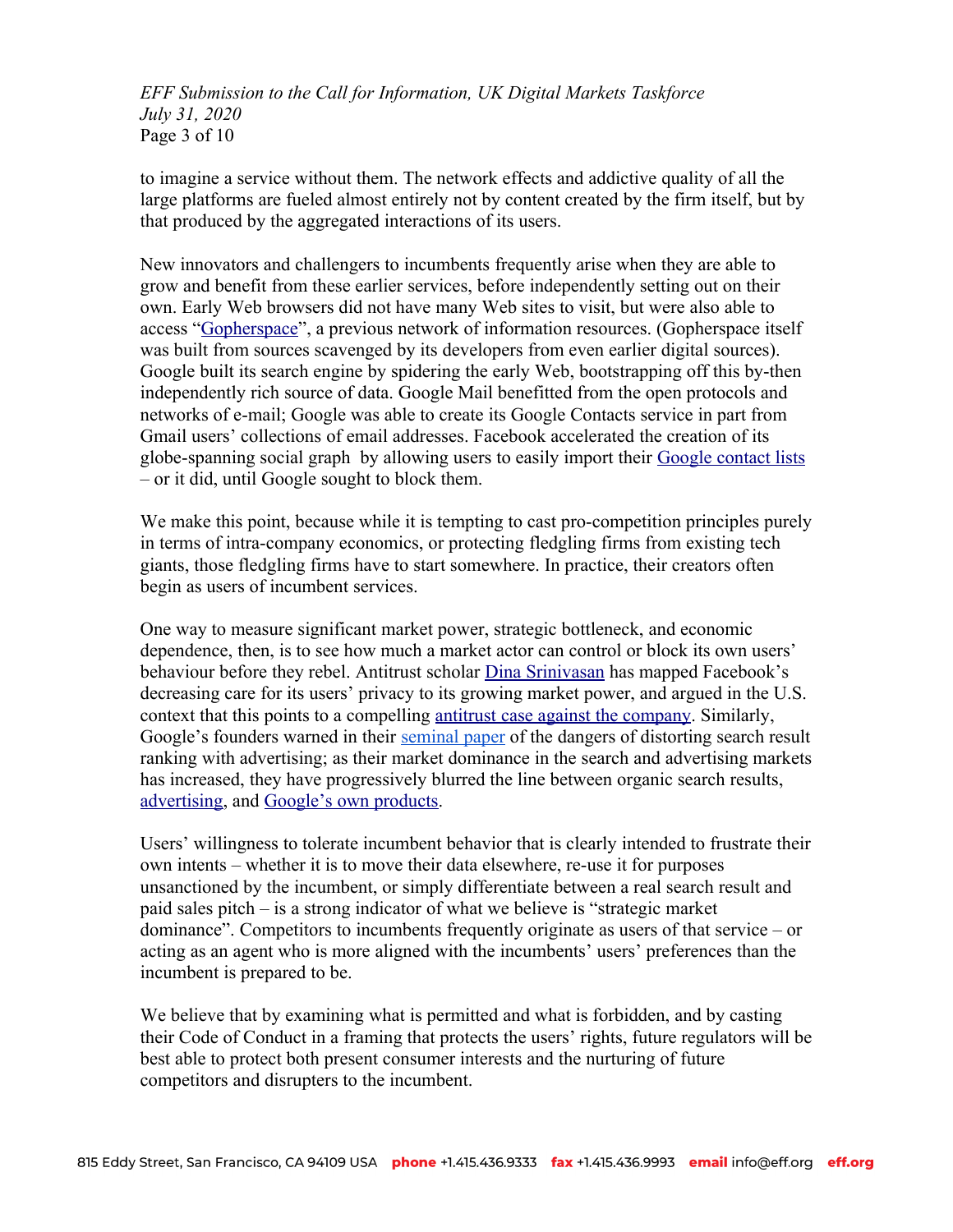*EFF Submission to the Call for Information, UK Digital Markets Taskforce July 31, 2020* Page 4 of 10

**2. What implications should follow when a firm is designated as having SMS? For example:**

- **Should a SMS designation enable remedies beyond a code of conduct to be deployed?**
- **Should SMS status apply to the corporate group as a whole?**
- **Should the implications of SMS status be confined to a subset of a firm's activities (in line with the market study's recommendation regarding core and adjacent markets)?**

One of the greatest challenges of oversight for digital service companies at the multibillion dollar scale of Amazon, Apple, Google, Facebook, etc. is the opacity of data movement and purpose within them.

When the Electronic Frontier Foundation first expressed concern about Google's pervasive collection of user data in the company's early years, we asked Google representatives what possible need they might have for their ubiquitous (and at the time, permanent) hoarding of search queries. The most concrete reply given at that time was that it helped determine the real intent behind misspelled search queries. Since then, Google's widespread data collection has been used for everything from predicting [influenza outbreaks](https://www.google.org/flutrends/about/) [\(badly](https://www.theguardian.com/technology/2014/mar/27/google-flu-trends-predicting-flu)) to enabling the targeted delivery of political advertising. But these are only the publicly known purposes; Google's actions in its multiple markets, together with other tech giants, are driven by the data it collects, merges and re-purposes from those markets.

Not only is this use and re-use of data within these companies unpredictable and unseen; guarantees made to the public and to regulators to silo private data or use personal information for only a prescribed purpose are constantly broken. When Google purchased online advertising competitor DoubleClick in 2007, the company assured users in its Privacy Policy that "DoubleClick's ad-serving technology will be targeted based only on the non-personally-identifiable information." A decade later, that informal divide was [quietly \(and invisibly\) removed](https://www.propublica.org/article/google-has-quietly-dropped-ban-on-personally-identifiable-web-tracking) and the data merged. During its acquisition of messaging tool WhatsApp, Facebook assured European Union regulators that it would be unable to reliably match its users' account details with that of WhatsApp's own customer base. Two years later, it announced plans to do just that, prompting a  $\epsilon$ 110 million fine.

We concentrate on the topic of personally identifiable data because of its importance to privacy and the upholding of the principles of data protection. However, it demonstrates a wider principle: a significant advantage in one market can be turned into a *generic* advantage that applies elsewhere, if that advantage can be used to provide a rich source of data about the platform users' behaviour in different markets.

Nowhere is that more true than in adtech. The development and evolution of online behavioral advertising over the past 25 years has had profound effects on the market. Behavioral data can be gathered from anywhere and used to target ads on any platform.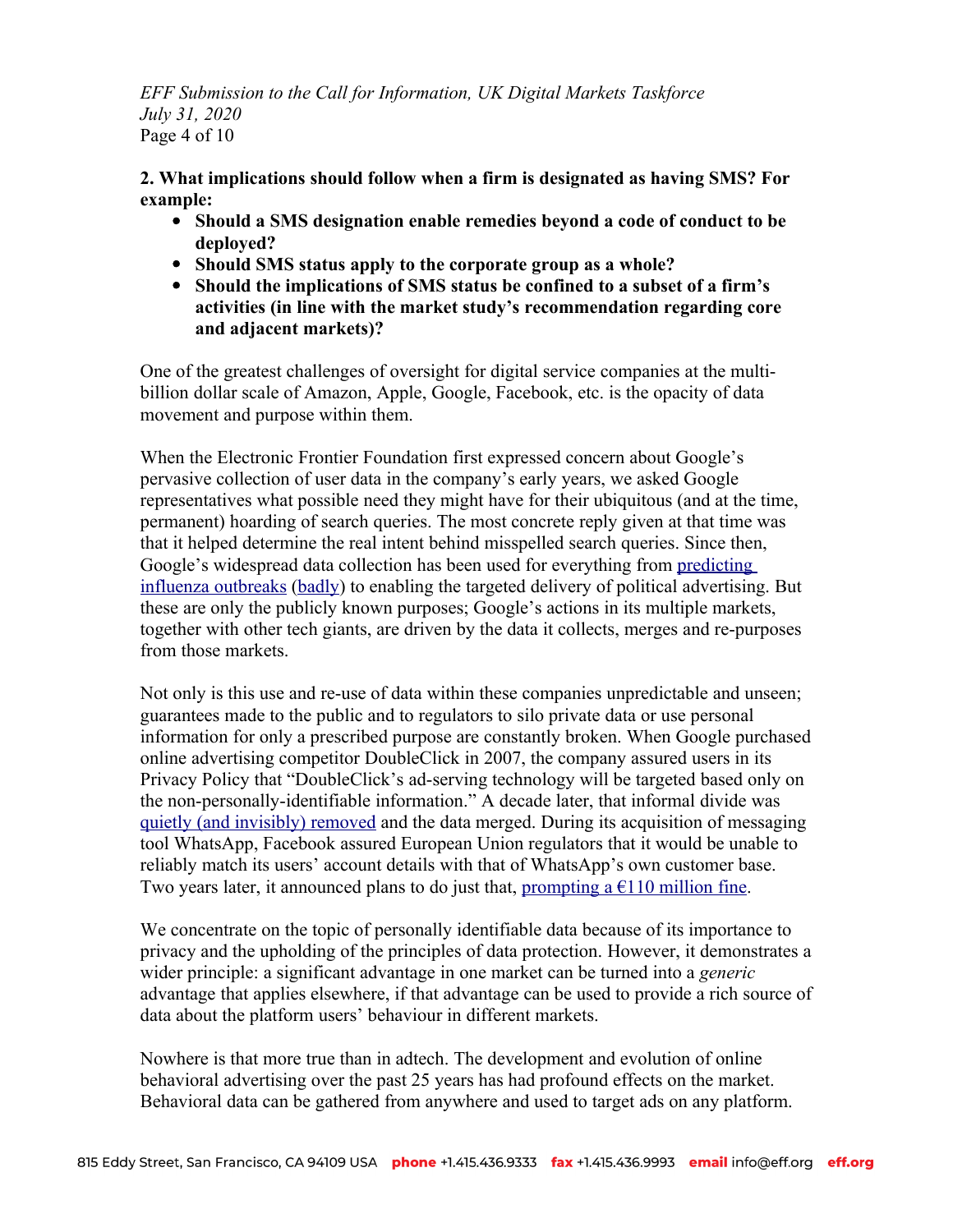*EFF Submission to the Call for Information, UK Digital Markets Taskforce July 31, 2020* Page 5 of 10

As a result, any new stream of personal data a company acquires can be leveraged to strengthen its behavioral advertising business everywhere. Mergers between the adtech giants and companies in seemingly different industries (for example, Google's purchase of Fitbit) must be scrutinized through this lens.

It could be argued that WhatsApp had a commanding (but not dominant) lead in messaging users prior to the Facebook acquisition, and it could also be argued that the expected overlap between WhatsApp and Facebook users meant that numerical lead would not have directly transformed the messaging market as a result of the merger. But the WhatsApp data could, and was, usefully applied to all of Facebook's markets.

This points to regulators viewing the effect of SMS in one market as having a consequent effect in even quite unrelated online or digital markets also occupied by the incumbent. It also points to a potential weakness in the ability of regulators to robustly monitor and punish cross-market data-flows.

We suggest that this may be best resolved by stronger enforcement of data protection law, and in particular its requirements that personal data be used only for specific, explicit purposes, and kept for no longer than necessary. We stress that it's not good enough for companies to request blanket consent to use behavioral data gathered from many different products for advertising. We foresee an important role for the Information Commissioner's office in assisting the Competition and Markets Authority in pursuing this objective.

### **3. What should be the scope of a new pro-competition approach, in terms of the activities covered? In particular:**

- **What are the criteria that should define which activities fall within the remit of this regime?**
- **Views on the solution outlined by the Furman Review (paragraph 2.13) are welcome.**

Our experience is that large tech companies will often contend that their markets are fiercely contestable, and *theoretically* multi-homeable, but that their users simply choose not to move or switch. (For instance, Google has consistently insisted that other alternatives are "one click away".) Both Google and Microsoft, in different eras, argued that their Web browsers had obtained dominance primarily through being simply better than the competition, rather than infinitely better-positioned for download and use. We would encourage the development of more objective methods to determine contestability and true multi-homeability as criteria. We would also stress that network effects and vertical integration often give incumbents an unfair leg up in "contestable" markets. The quality of Facebook's product is largely dependent on content from its users, which competitors can't replicate. Intra-operable integrations between different products under the same conglomerate may provide benefits to consumers that small competitors can't match.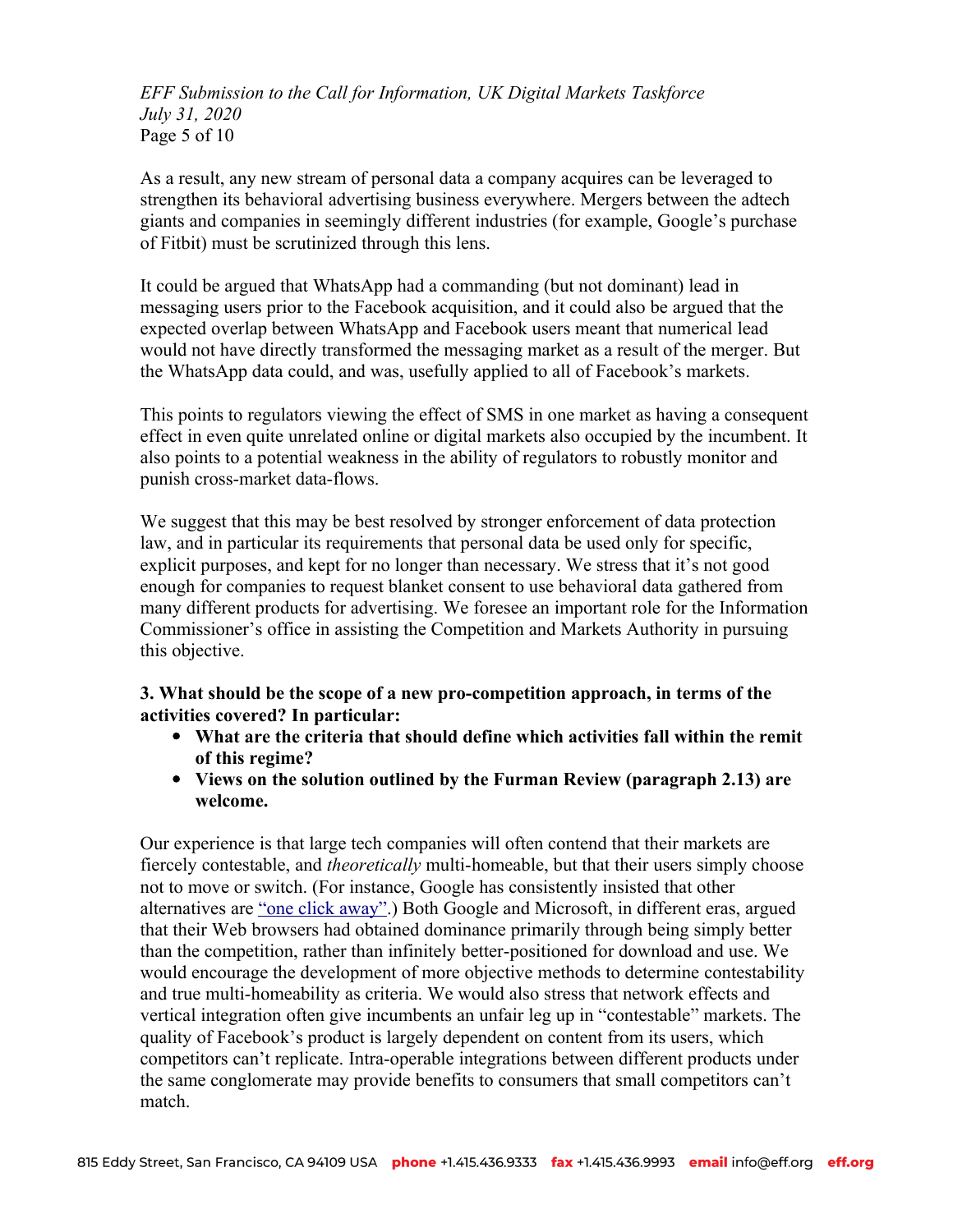*EFF Submission to the Call for Information, UK Digital Markets Taskforce July 31, 2020* Page 6 of 10

While perhaps prefiguring the remedies section, we'd also note that the government may have a broader power to weaken the moat around incontestable incumbents, and encourage multi-homeability by reducing the ability for large companies to legally threaten or block competitors through existing [computer-crime, copyright and contractual](https://www.eff.org/deeplinks/2018/12/want-more-competition-tech-get-rid-outdated-computer-copyright-and-contract-rules) [boilerplate](https://www.eff.org/deeplinks/2018/12/want-more-competition-tech-get-rid-outdated-computer-copyright-and-contract-rules).

One way to do this would be to explicitly indicate that terms of service that can be wielded in anti-competitive ways, such as prohibitions on usage or access by those offering or planning competing products or services, would be in scope for examination by the regulator. Other contractual restrictions, such as reverse-engineering bans, or a pattern of suing information security researchers or the providers of tools to analyse or track or alter an incumbent company's behaviour, could be used as indicators of a potential SMS.

# **4. What future developments in digital technology or markets are most relevant for the Taskforce's work? Can you provide evidence as to the possible implications of the COVID-19 pandemic for digital markets both in the short and long term?**

EFF has written extensively on the implications of the pandemic in the digital space, and we encourage the Taskforce to consult our ebook, EFF's Guide to Digital Rights and the [Pandemic](https://supporters.eff.org/donate/pandemicguide--DL), on this topic.

A recurring pattern in digital technology that we fully expect to continue into the future is online service providers' frequent diversification into in-house content production, or tight cooperation with particular content providers of equal size and market concentration. Apple and Amazon's involvement in TV production, and Google's copyright-takedown agreements with major studios and record companies are examples of this pattern.

This expansion both works to cement a monopoly through exclusive agreements that deny others the ability to distribute the same content, and also moves the interests of the incumbent away from its user-creators.

To paint a future scenario that has one foot in the present: The creators who upload their work to Google's Youtube and Amazon's Twitch must currently use carefully licensed background music or risk [aggressive takedown and deletions](https://www.forbes.com/sites/petersuciu/2020/07/14/social-medias-latest-copyright-crackdown/#759327f11da9) by the incumbents hosting them. The market power of these giant platforms allows them to negotiate the blanket use of some music for their users --- perhaps preferentially their own in-house content or close partners. But this arrangement also means that if those users ever wish to portably switch providers, the incumbent has an opportunity to claim a licensing violation and thus have that user's content removed from competing services.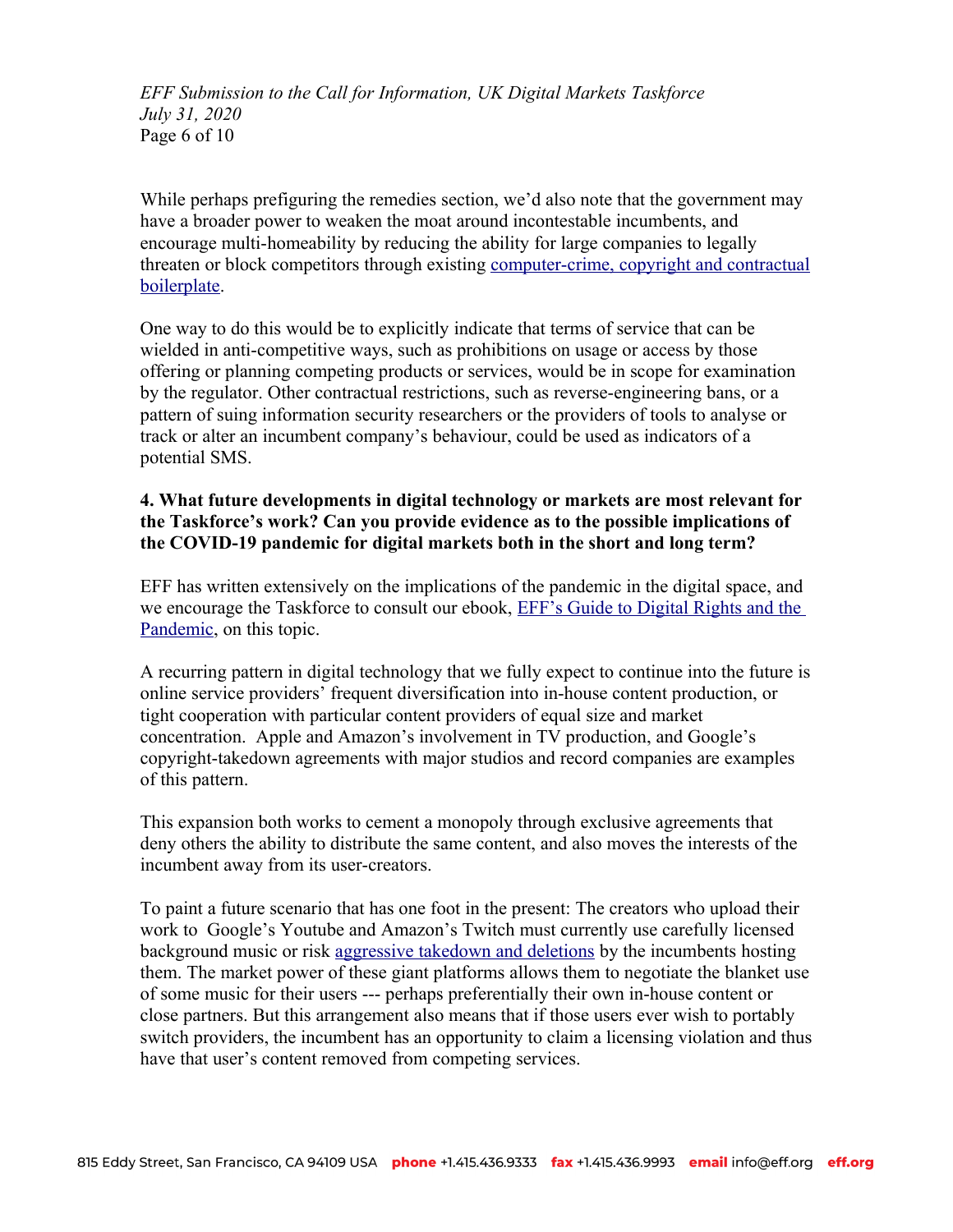*EFF Submission to the Call for Information, UK Digital Markets Taskforce July 31, 2020* Page 7 of 10

We have seen this pattern – of incumbents creating platforms, and then expanding into businesses that compete with their own users – play out so often that we urge the Taskforce to consider special treatment of large content-providing partners or internal IP in their consideration of mergers, acquisitions and horizontal market expansion.

#### **Remedies for addressing harm**

# **5. What are the anti-competitive effects that can arise from the exercise of market power by digital platforms, in particular those platforms not considered by the market study?**

We refer the Taskforce to our previous answers regarding the effect of large digital platforms on the dangerous aggregation and misuse of personal data.

There are genuine challenges in [squaring the circle of privacy and interoperability.](https://www.eff.org/deeplinks/2019/08/interoperability-and-privacy-squaring-circle) However, the current pattern of large platforms asserting that the best way to protect privacy is for them to hold more tightly onto user data is a [potentially anti-competitive](https://www.eff.org/deeplinks/2018/04/too-big-let-others-fail-us-how-mark-zuckerberg-blamed-facebooks-problems-openness)  [posture](https://www.eff.org/deeplinks/2018/04/too-big-let-others-fail-us-how-mark-zuckerberg-blamed-facebooks-problems-openness). We encourage the Taskforce to engage with all stakeholders to better understand the best ways to protect privacy in a pro-competitive manner – and be sceptical of solutions suggested by the platforms themselves.

#### **6. In relation to the code of conduct:**

- **Would a code structure like that proposed by the market study incorporating high-level objectives, principles and supporting guidance work well across other digital markets?**
- **To what extent would the proposals for a code of conduct put forward by the market study, based on the objectives of 'Fair trading', 'Open choices' and 'Trust and transparency', be able to tackle these effects? How, if at all, would they need to differ and why?**

Once again, we would emphasise that *user rights* is a powerful and positive framing for a code of conduct, given that it concretely connects corporate behaviour with an affected group--a group that can also include future competitors. We are happy to discuss this in more detail with the Taskforce.

# **7. Should there be heightened scrutiny of acquisitions by SMS firms through a separate merger control regime? What should be the jurisdictional and substantive components of such a regime?**

Yes, acquisitions by dominant firms should be more heavily scrutinized.

Investors in digital start-ups have traditionally envisaged two potential positive "exits": liquidation of the investment via an initial public offering, or sale of the company to a well-funded, established player.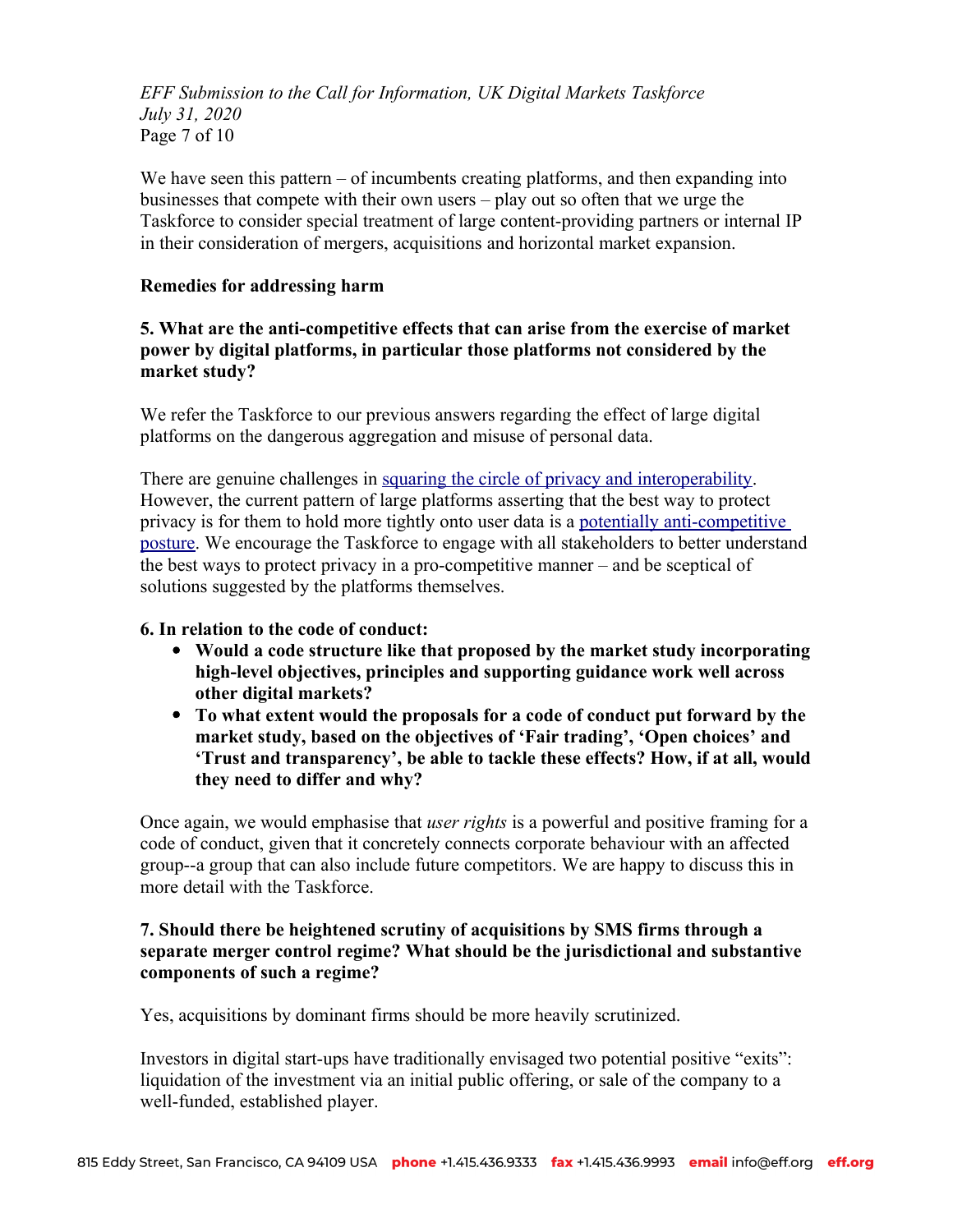*EFF Submission to the Call for Information, UK Digital Markets Taskforce July 31, 2020* Page 8 of 10

With the decline in successful IPOs and the rise of large incumbent tech giants, the acquisition path has served to dominate the future plans of many start-ups. This has a powerful anti-competitive result in that even aggressively disruptive competitors are amenable to buy-out by their larger rivals. It also limits the nature of companies that can obtain VC funding: a start-up that is compatible with an established player is more likely to receive funding than one directly antagonistic to its existence.

We encourage the Taskforce to consider this dynamic in considering its approach to merger and acquisition control.

Furthermore, we urge the Taskforce to consider the dynamics of new data flows created by mergers. The GDPR and emerging privacy regulations around the world place special restrictions on flows of personal data across company boundaries. While we believe this is a good thing for users overall, it incentivizes data-driven firms to bring as many sources of personal information "in-house" as possible. For example, Plaid, a financial technology company which facilitates data flows between banks and user-facing apps, was acquired earlier this year by Visa, which operates a massive behavioral advertising business based on user transaction data. This phenomenon is bad for users and bad for competition.

**8. What remedies are required to address the sources of market power held by digital platforms?**

- **What are the most beneficial uses to which remedies involving data access and data interoperability could be put in digital markets? How do we ensure these remedies can effectively promote competition whilst respecting data protection and privacy rights?**
- **Should remedies such as structural intervention be available as part of a new pro-competition approach? Under what circumstances should they be considered?**

**9. Are tools required to tackle competition problems which relate to a wider group of platforms, including those that have not been found to have SMS?**

- **Should a pro-competition regime enable pre-emptive action (for example where there is a risk of the market tipping)?**
- **What measures, if any, are needed to address information asymmetries and imbalances of power between businesses (such as third-party sellers on marketplaces and providers of apps) and platforms?**
- **What measures, if any, are needed to enable consumers to exert more control over use of their data?**
- **What role (if any) is there for open or common standards or interoperability to promote competition and innovation across digital markets? In which markets or types of markets? What form should these take?**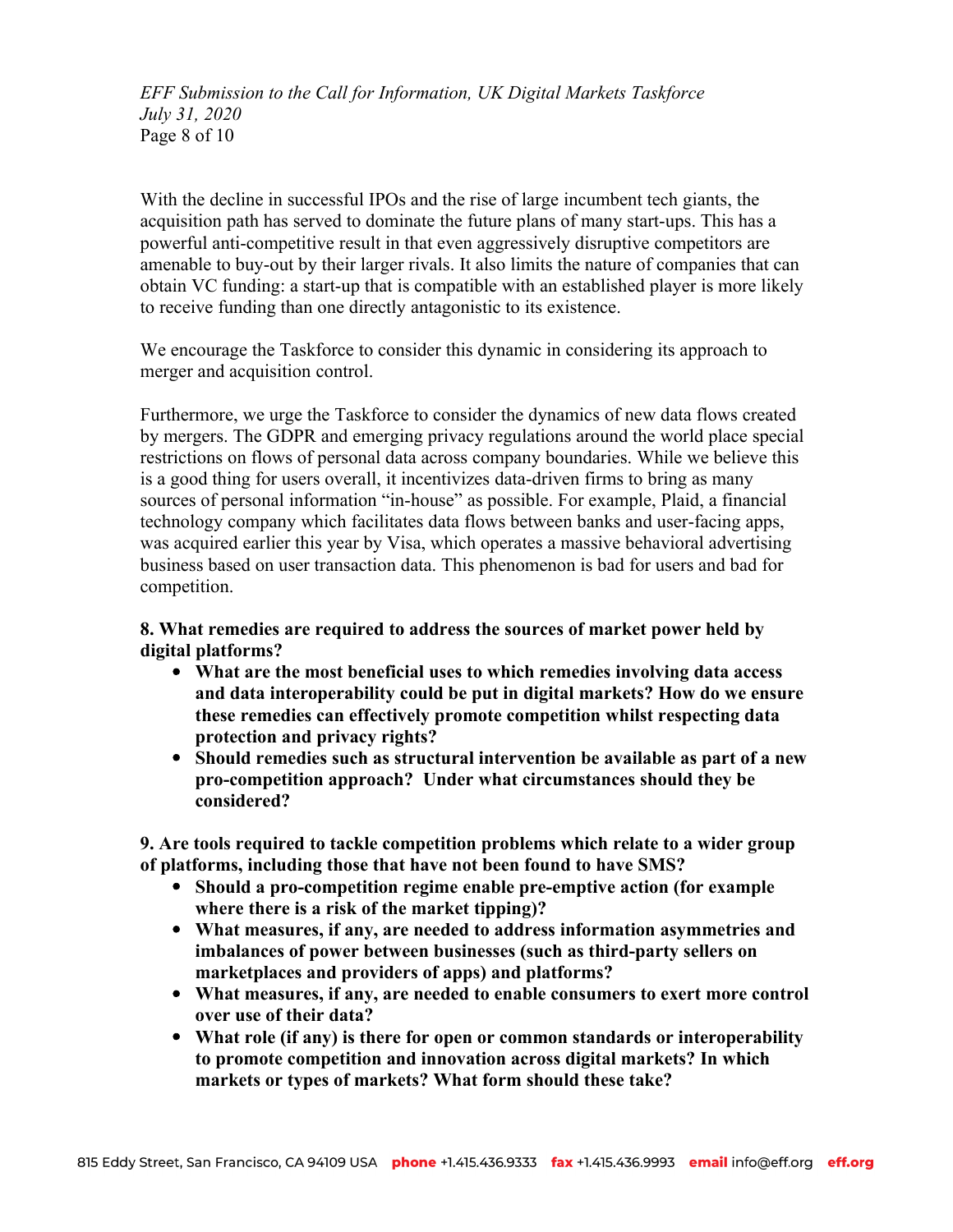*EFF Submission to the Call for Information, UK Digital Markets Taskforce July 31, 2020* Page 9 of 10

The ACCESS Act in the United States describes one approach to regulatory intervention involving data access and interoperability, through primary legislation; [our analysis is](https://www.eff.org/deeplinks/2020/07/legislative-path-interoperable-internet)  [included here](https://www.eff.org/deeplinks/2020/07/legislative-path-interoperable-internet).

Within that analysis, and as part of much of our ongoing research, we discuss what we believe to be one of the most powerful ways to deploy true interoperability in the service of increased competition and public benefit. We call this [adversarial interoperability or](https://www.eff.org/deeplinks/2019/10/adversarial-interoperability)  *[competitive compatibility.](https://www.eff.org/deeplinks/2019/10/adversarial-interoperability)*

We offer this as an approach that would avoid requiring continual structural interventions, but instead allow the market's own use of interoperability itself to act as a competitive pressure on companies.

We would also note that while we are strong believers in interoperability, especially adversarial interoperability, as a force to tackle market dominance, sometimes stronger medicine should be applied. After a market has "tipped", it may be necessary to actively break-up dominant businesses. Such break-ups would require international co-ordination, and we would encourage the Taskforce to consult with other groups, particularly the relevant authorities at the Federal and State level in the United States. The difficulty of co-ordinating such regulatory steps should not preclude them from consideration.

### **Procedure and structure of a new pro-competition approach**

# **10. Are the proposed key characteristics of speed, flexibility, clarity and legal certainty the right ones for a new approach to deliver effective outcomes?**

We agree with all of these characteristics, and in particular emphasise that the aim should be to provide these attributes as a service to users and future competitors, rather than for the incumbents.

# **11. What factors should the Taskforce consider when assessing the detailed design of the procedural framework – both for designating firms and for imposing a code of conduct and any other remedies – including timeframes and frequency of review, evidentiary thresholds, rights of appeal etc.?**

Our only request is that the framework commit to transparency and open formats for its consultations. The UK's Digital Service has been an exemplary platform for consultations in the past, and we hope that the UK will continue to lead in its clear and inclusive approach to government consultations.

# **12. What are the key areas of interaction between any new pro-competitive approach and existing and proposed regulatory regimes (such as online harms, data**